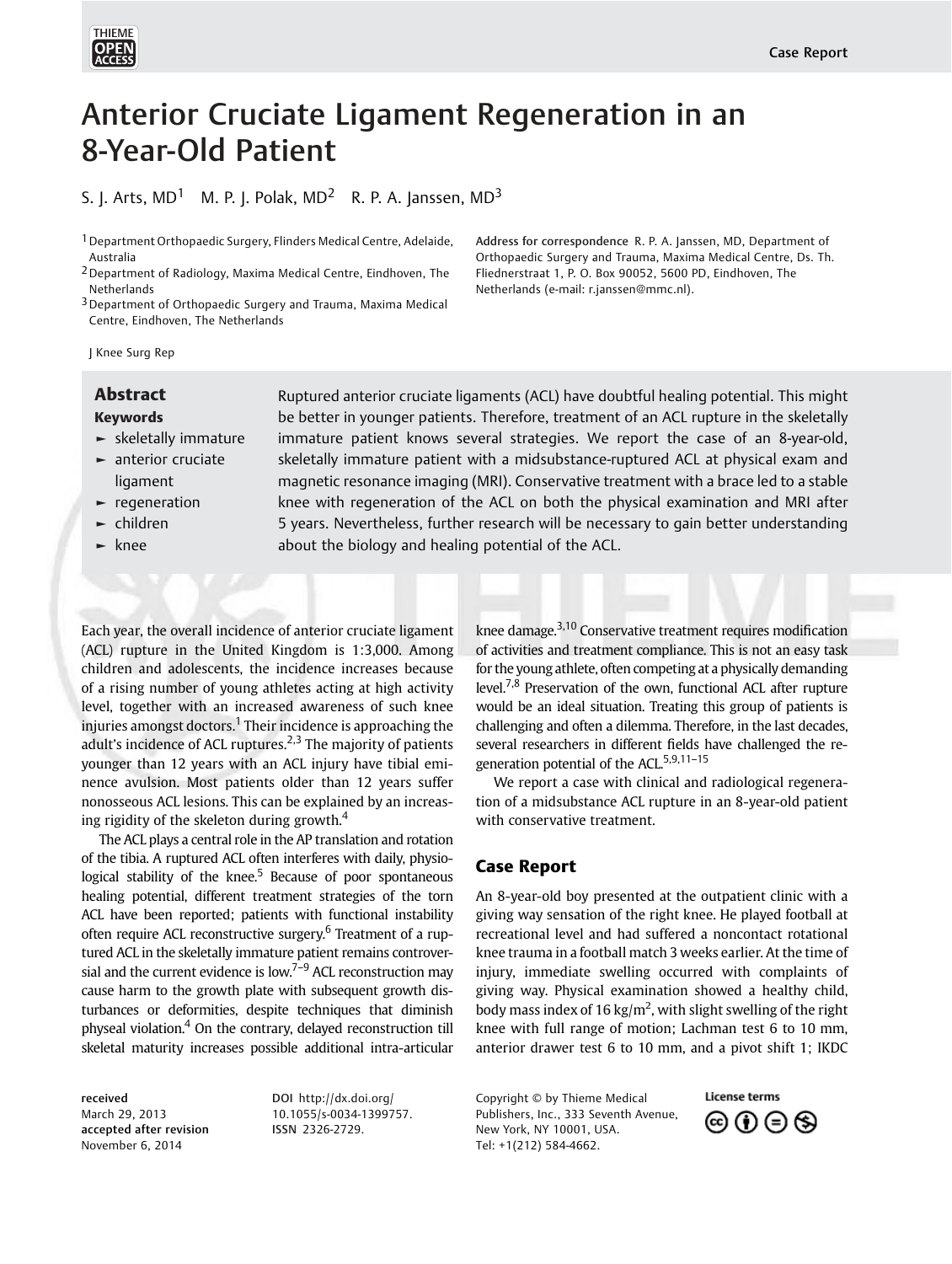(International Knee Documentation Committee) score D and a Lysholm score of 59. KT1000 knee arthrometer showed a 5-mm difference compared with the uninjured knee.<sup>16</sup> X-ray of the injured knee showed open physis at both femur and tibia. Magnetic resonance imaging (MRI) of the knee demonstrated a midsubstance rupture of the ACL. The posterior cruciate ligament, cartilage, and menisci were intact (►Fig. 1A). Conservative treatment with a knee brace (SofTec Genu brace, Bauerfeind, Germany) was initiated. In our practice, ACL reconstructions are only performed in skeletally mature patients, X-ray is the method of control. Skeletally immature patients with an ACL injury are treated by brace for sports activities and pivoting/contact sports are not recommended. He followed a 4-month ACL physiotherapy program consisting of neuromuscular and propriocepsis training, was advised not to engage in contact sports and to wear the brace during daily activities. The patient was controlled at the outpatient clinic every year with a remarkable compliance with respect to wearing the brace. He wore the brace 3 to 4 hours daily, which was adapted every 2 years due to his growth. Like many Dutch children, he used a bicycle for daily transport to school as well as outside school activities. As such, they train their leg musculature on a daily basis and there was no significant muscular atrophy in our patients at the yearly outpatient visits.

At the age of 14 years, the patient reported no more signs of instability of the knee and did not wear the brace anymore. He was able to perform daily activities and physical exercises such as running and jumping without giving way. He had even played several soccer matches successfully without the brace. Physical examination demonstrated a healthy boy with a body mass index of 20 kg/m<sup>2</sup>, a Lachman test 3 to 5 mm, anterior drawer test 0 to 2 mm, and an absent pivot shift phenomenon. IKDC score A and a Lysholm score of 100; KT1000 measurement showed  $<$  3 mm difference between both knees.<sup>16</sup> MRI of the knee showed a regenerated ACL ( $\blacktriangleright$  Fig. 1B).

At the age of 19 years, MRI's of both the knees are performed as a follow-up of the affected knee and a comparison to the contralateral knee. Again, the ACL shows full continuity and the same density, though is slightly thinner compared with the contralateral knee (►Figs. 2A and B).

The patient is performing physically demanding labor work and is not restricted in any way by his knee; he is active in recreational nonpivoting sport and fitness.

# **Discussion**

We present a patient with instability of the knee and a torn ACL on MRI, who, after 6 years of conservative treatment, regained functional stability and a continuous ACL on MRI 6 and 10 years posttrauma. This suggests that a midsubstance ACL tear with discontinuity can actually regenerate, despite the knowledge that the ACL has a poor healing tendency and cases of regeneration are sparse.<sup>14</sup> In vitro, several factors such as synovial tissue, cytokines, growth hormones, the extracellular matrix, and other physiologically active molecules influence regeneration of ligamentous tissue.<sup>6,11,17</sup> Healing occurs in the following four stages: inflammation and clot formation, epiligamentous regeneration, proliferation, and finally remodeling.<sup>15</sup>

There is healing potential of the ACL, but in vivo, the lack of clot formation at the ruptured site of the ACL might disrupt the healing cascade in a very early stage.<sup>14</sup> The clot acts as a deductive and inductive scaffold for further proliferation and healing of the ligament. Several theories have been described to explain clot formation inhibition: intra-articular circulating plasmin in the synovial fluid prematurely breaks down the fibrin clot and the formation of a synovial coverage over both ruptured ends may play a role as well. Furthermore, expression of contractile actin isoform leads to contraction of the ruptured ligament edges causing an increased gap between the ligament parts. $14,15$  Thus, if we can bypass these inhibiting, environmental factors, the ACL does have healing potential. Mastrangelo et al showed in an in vitro animal study, that this healing potential in animals with an immature skeleton is greater than in adolescent or adult animals.<sup>12</sup>

Few authors have described ACL regeneration with conservative treatment. Fujimoto et al concluded that patients with low athletic demands and sedentary occupation, with an intraligamentary ACL lesion but with continuity on MRI, could be treated successfully with an extension block soft brace.<sup>6</sup> Malanga et al showed that tear location might



Fig. 1 (A, B) Respectively proton density and T2-weighted magnetic resonance imaging of the right knee at the age of 8 years, showed normal menisci, but a midsubstance anterior cruciate ligament rupture.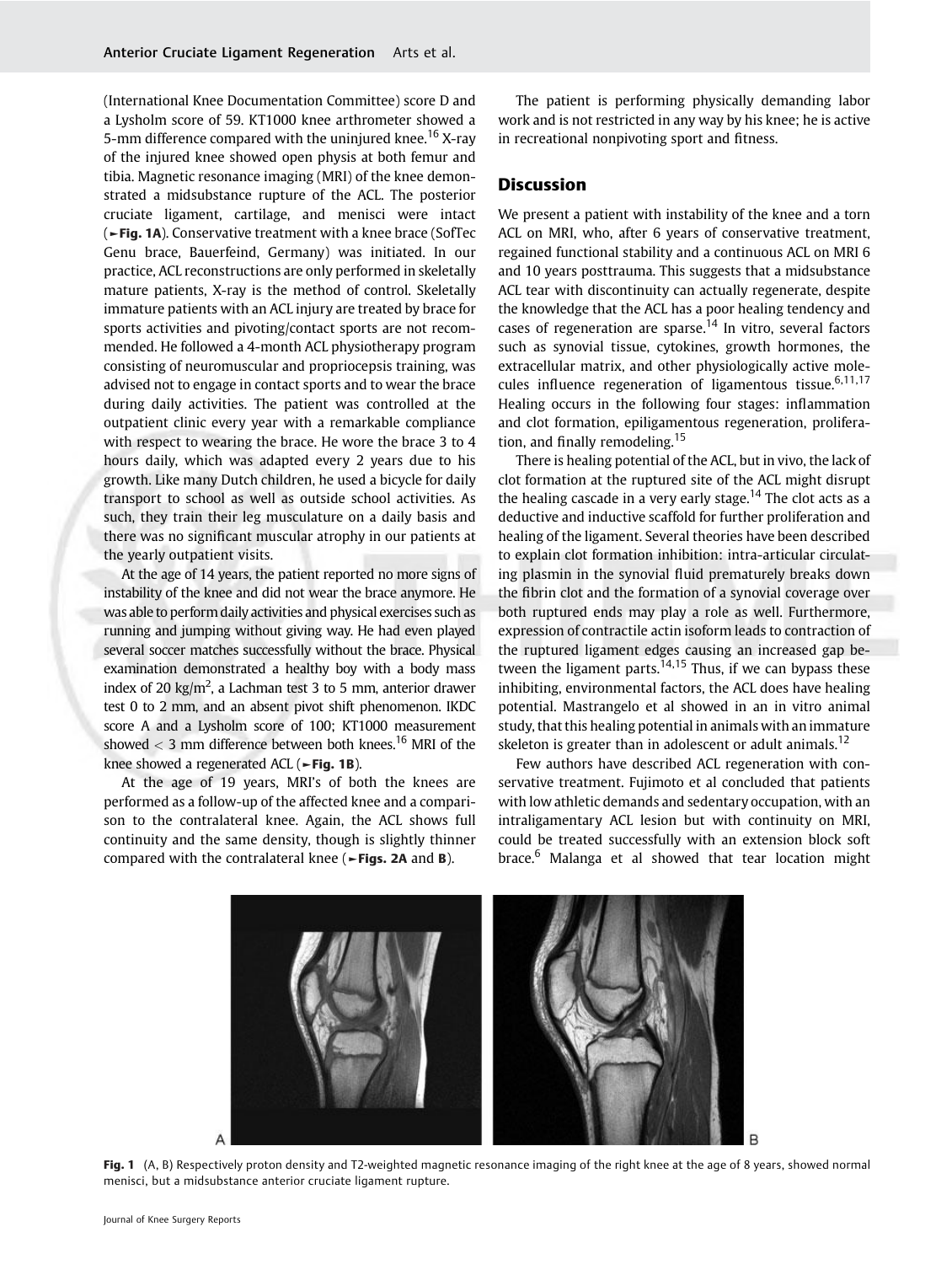

Fig. 2 (A, B) Respectively proton density and T2-weighted magnetic resonance imaging (MRI) at the age of 14 years, 6 years after the initial MRI, showed normal delineation of the anterior cruciate ligament.

influence the healing potential of the ACL; they present a spontaneously healed ACL, ruptured at femoral attachment site. A repeated MRI showed continuity and reattachment of the ACL to the femur.<sup>5</sup> Similar to our case, the ruptured ligament regained continuity on MRI and demonstrated adequate stability on physical examination. However, the ACL rupture in our patient occurred at the midsubstance level of the ACL. Malanga et al concluded that the tear location at the femoral site, with the majority of the ligament still covered with synovial tissue and a small rupture gap, improved the environment for the reinsertion to the femoral attachment site. A midsubstance tear without continuity tends to lack lengthening and synovial support and has to rely on clot formation as discussed previously. Healing of proximal ACL ruptures has also been reported by Steadman et al.<sup>13</sup> They described a nonreconstructive, operative "healing response technique" with favorable results in a select group of skeletally immature patients with partial ACL ruptures at the femoral site with functional instability. The femoral insertion was treated with microfracturing to stimulate healing with inducing factors from the bone marrow. Kohl et al had promising results in biological self-healing for repair of complete, acute, and midsubstance ACL ruptures in sheep.<sup>18</sup> The knees of the sheep were treated with microfracturing and collagen was added into the joint. Furthermore, they surgically applied dynamic intraligamentary stabilization. This device acts as a scaffold for the ruptured ligament to grow back to its insertion. In their study, clot formation was biologically stimulated and the space between ruptured ends was minimized by the intraligamentous device. All eight sheep had regained ACL continuity already 3 months postoperatively. In our study, a comparable rupture at midsubstance level occurred, but unlike Eggli's study, our treatment was conservatively with a brace. Our patient presented with a normal ACL ligament on the consecutive MRI at the age of 14 years, 6 years after the first MRI. This interval is much longer compared with the previous mentioned successful cases of healed ACL ruptures, with prove of regeneration already within a year posttrauma.<sup>6,9,13,18</sup> However, the consecutive MRI with images of a healed ACL in our

patient was performed after 6 years. This does not necessarily mean that it took the ACL 6 years to regenerate; we are not informed about the precise moment of healing. With respect to the physical exam, the knee regained stability in an earlier stage. An exact time frame remains unsure.

In adults, the results of numerous studies have shown that MRI is a highly reliable tool for evaluating the ACL in adults.<sup>10,19,20</sup> The sensitivity and specificity of a 1.5 T MRI to demonstrate ACL rupture in children and adolescents are 95 to 100% and 88 to 100%, respectively.<sup>10,20</sup> Standard MRI analysis distinguishes between primary and secondary findings. Primary findings describe the ACL itself and secondary findings are bone bruise and associated lesions. Primary findings are the best indicators for an ACL lesion.<sup>20</sup> Furthermore, recent publications show increased accuracy of MRI of knee with respect to single bundle ruptures or partial ruptures. The addition of oblique axial imaging to standard MRI improves accuracy for detecting partial tears and diffusionweighted MRI attributes to better differentiate between complete and partial ACL ruptures.<sup>21,22</sup> At the time of injury, we were not able to use such advanced imaging and at this stage, 6 and 10 years posttrauma, this type of additional scanning does not contribute to better understanding of our patient's ACL regeneration. Concerning therapeutic decision making in pediatric ACL injuries, advanced MRI might be helpful in the future.

In conclusion, we presented the first case report of a skeletally immature patient, who regained functional stability, normal KT1000 score, and regeneration of a midsubstance ACL rupture on MRI by compliant conservative treatment in a brace. Further research will be necessary to gain better understanding about the biology and healing potential of the ACL.

## References

1 Kerssemakers SP, Fotiadou AN, de Jonge MC, Karantanas AH, Maas M. Sport injuries in the paediatric and adolescent patient: a growing problem. Pediatr Radiol 2009;39(5):471–484